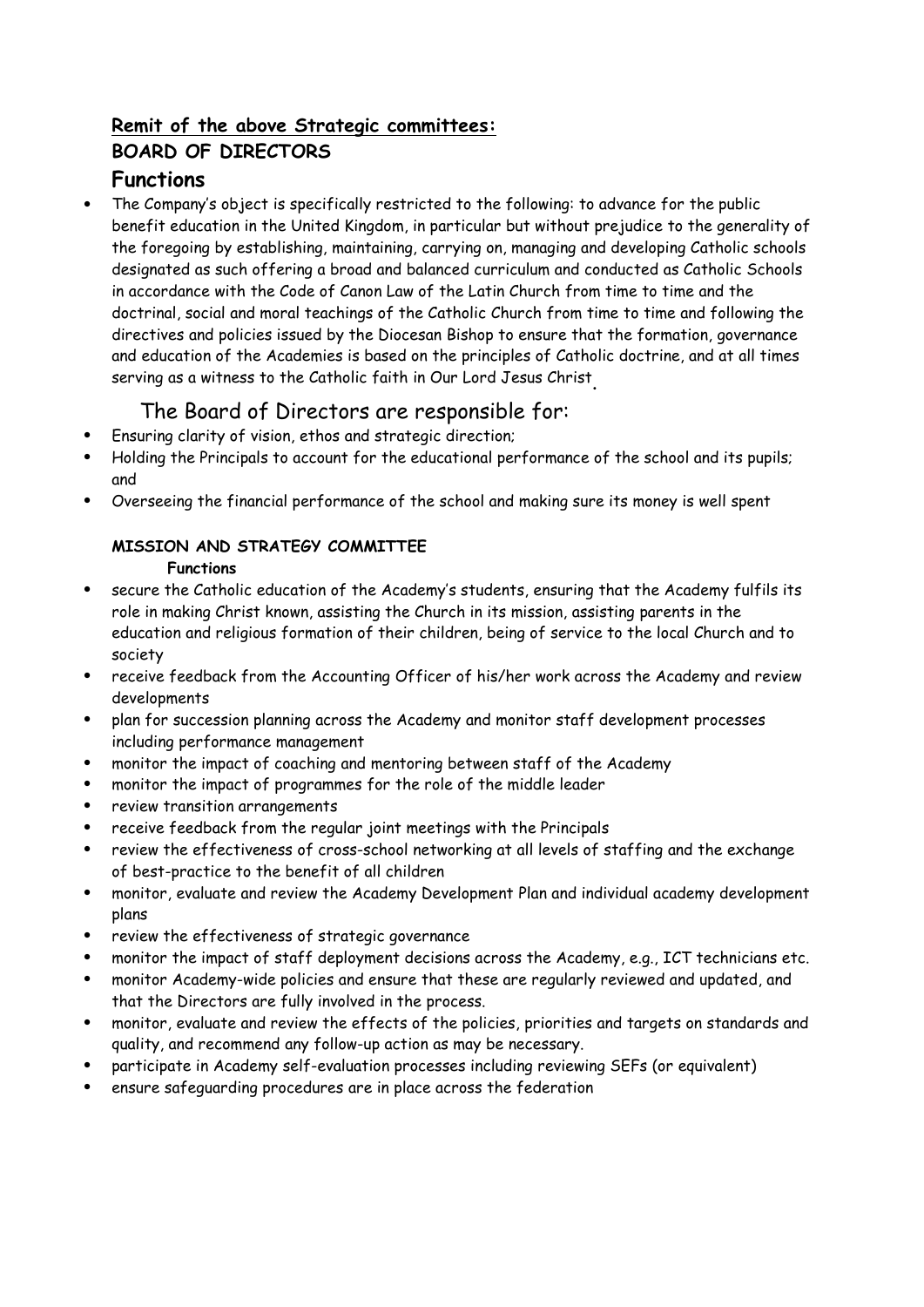#### **Standards and Provisions Committee Functions**

- Review the impact of the curriculum across the Academy in terms of upholding the Catholic ethos of the schools, suitability for teaching and learning and meeting the requirements of the National Curriculum, assessment and reporting requirements.
- Review the quality of teaching and learning across the Academy and consider strategies for development
- Monitor, evaluate and review data tracking procedures across the Academy and recommend strategies for development
- Monitor, evaluate and review the impact of inclusion strategies across the Academy including reports on exclusions, rewards' policies etc.
- Monitor the Academy's role within the local community.

## **RESOURCES COMMITTEE**

#### **Functions**

- To ensure value for money is obtained across the Academy in all areas.
- To prepare such financial reports and proposals as may be required by the Directors and the EFA
- To consider a draft budget for the year based on priorities in the Academy and individual academy development plans
- To monitor the budgets and reports on behalf of the full Directors
- To determine the financial delegation to be made to the Principals
- To approve virement within agreed limits
- To respond to auditor's comments
- To ensure we comply with financial regulations as set out by Company Law
- To report on actions necessary to maintain the premises (land and buildings) in a satisfactory state of appearance and repair
- To ensure the accounting system for any non-official funds are sufficiently strong so that misuse or error are detected (as determined by the financial policies)
- Regular consideration of Health and Safety issues associated with the buildings/sites

# **ADMISSIONS COMMITTEE**

## **Functions**

- To make recommendations to the Full Directors on Admissions.
- To consider matters relating to the management of students, including issues of discipline/behaviour.
- To prepare promotional material relating to the schools and liaise with press and promotional sources.
- To prepare programmes of liaison and integration within the Academy, parishes and political institutions.
- To secure linkages with employers and sponsors.
- To investigate and monitor appropriate aspects of the catchment community.
- To consider, when appropriate, an admissions policy for students to the school and make recommendations to the full body.

The Audit Committee is an advisory body with no executive powers. However, it is authorised by the board to investigate any activity within its terms of reference, and to seek any information it requires from staff, who are requested to co-operate with the Committee in the conduct of its